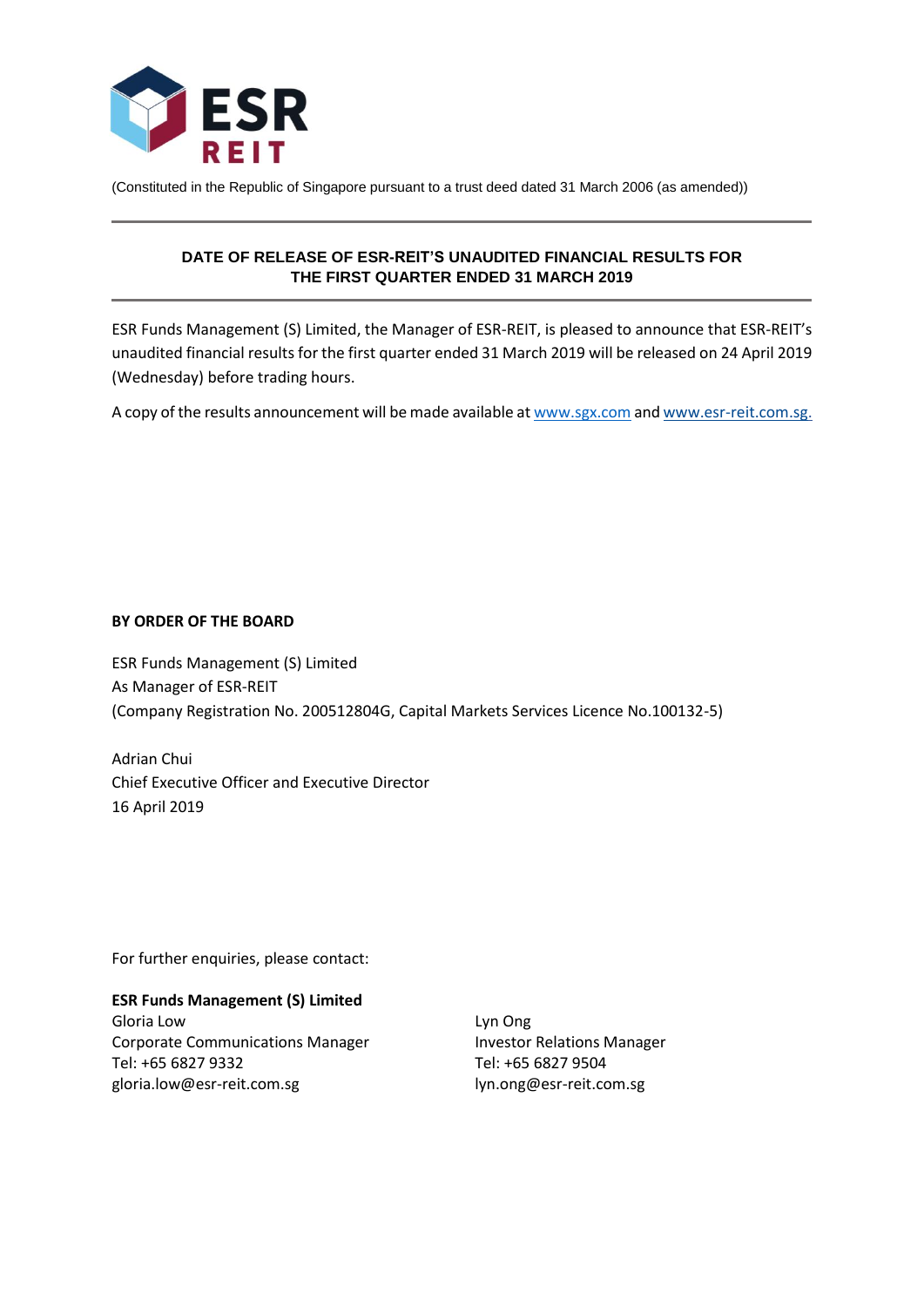## **About ESR-REIT**

ESR-REIT has been listed on the Singapore Exchange Securities Trading Limited since 25 July 2006.

ESR-REIT invests in quality income-producing industrial properties and as at 31 December 2018 has a diversified portfolio of 57 properties located across Singapore, with a total gross floor area of approximately 14.1 million square feet and a property value of S\$3.02 billion<sup>1</sup>. The properties are in the following business sectors: General and Light Industrial, Logistics/Warehouse, Hi-Specs Industrial, and Business Park, and are located close to major transportation hubs and key industrial zones islandwide.

The Manager's objective is to provide Unitholders with a stable income stream through the successful implementation of the following strategies:

- Acquisition of value-enhancing properties;
- Pro-active asset management;
- Divestment of non-core properties; and
- Prudent capital and risk management.

ESR Funds Management (S) Limited, the Manager of ESR-REIT, is owned by namely, ESR Cayman Limited ("**ESR**") (67.3%), Shanghai Summit Pte. Ltd. (25.0%), and Mitsui & Co., Ltd (7.7%).

For further information on ESR-REIT, please visit www.esr-reit.com.sg.

## **About ESR**

 $\overline{a}$ 

ESR is the largest Asia-Pacific focused logistics real estate platform by gross floor area (GFA) and by value of the assets owned directly and by the funds and investment vehicles it manages<sup>2</sup>. Co-founded by its senior management team and Warburg Pincus, ESR and the funds and investment vehicles it manages are backed by some of the world's preeminent investors including APG, SK Holdings, JD.com, CLSA, Goldman Sachs, CPPIB, Ping An and Allianz Real Estate. The ESR platform spans across the People's Republic of China, Japan, South Korea, Singapore, Australia and India. As of 30 September 2018, the fair value of the properties directly held by ESR and the assets under management with respect to the funds and investment vehicles managed by ESR exceeded US\$14 billion, and GFA of properties completed and under development as well as GFA to be built on land held for future development stood at approximately 11 million square metres in total.

<sup>&</sup>lt;sup>1</sup> Includes valuation of 7000 Ang Mo Kio Avenue 5 on a 100% basis, of which ESR-REIT has 80% economic interest.